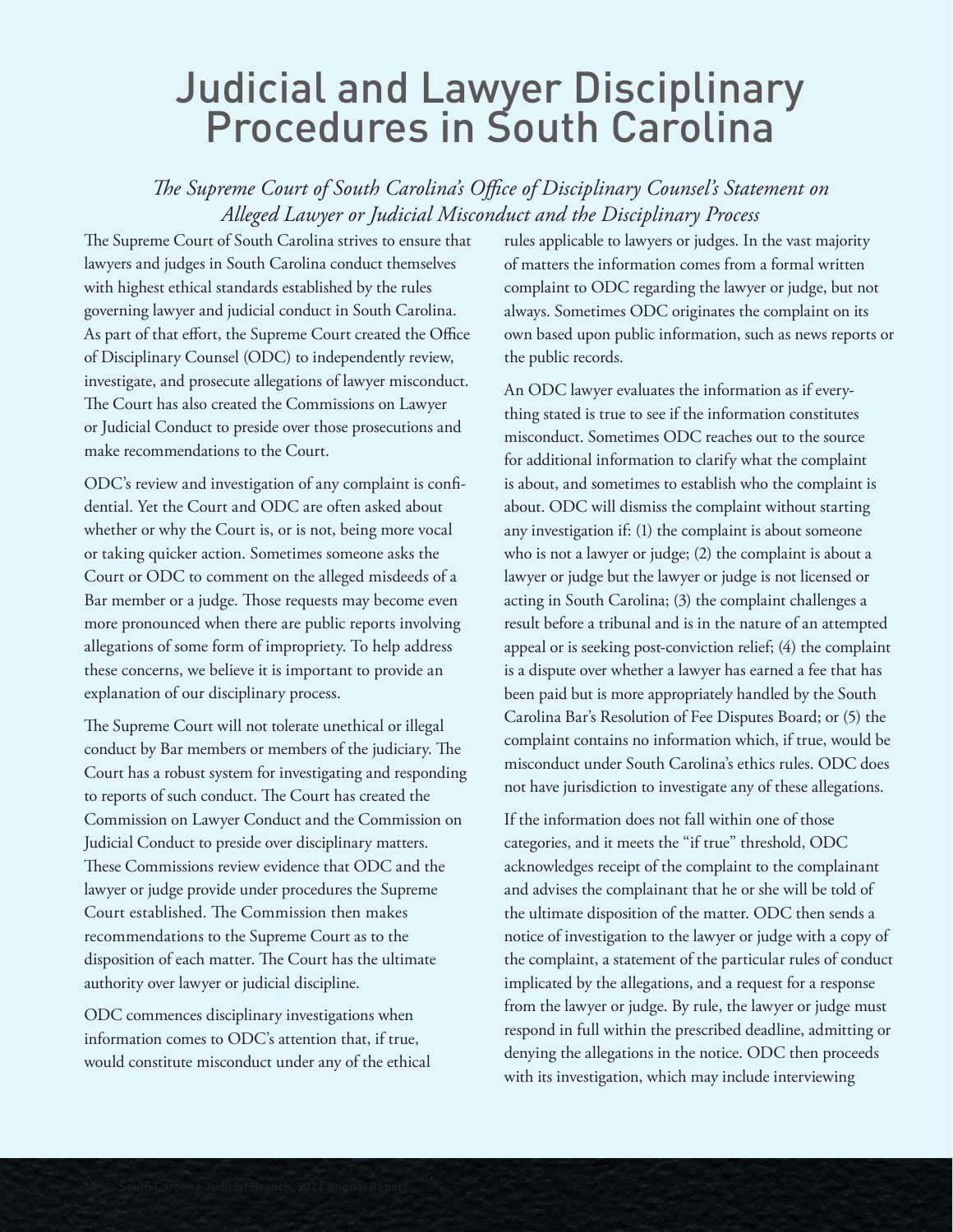witnesses, obtaining documents, and obtaining statements under oath from the lawyer or judge.

Once the ODC lawyer completes the investigation, he or she must determine whether there is clear and convincing evidence of misconduct. If not, then the ODC lawyer may either dismiss the complaint or conclude the matter with a private letter of caution. If the ODC lawyer concludes the matter with a letter of caution, ODC advises the complainant that the matter was resolved in a private manner but was not dismissed. If the ODC lawyer dismisses the complaint, ODC sends a notice to the complainant of ODC's intent to dismiss the matter. The complainant then has 30 days to request review of ODC's decision by an investigative panel of the Commission. If the Commission panel agrees with ODC then the matter is closed without further review.

If the ODC lawyer believes there is clear and convincing evidence of misconduct, the ODC lawyer may: (1) propose an agreement for discipline by consent; (2) recommend to a Commission panel that the matter be concluded with

a letter of caution or a confidential admonition; or (3) recommend that a Commission panel authorize the filing of formal charges. The Commission's investigative panel may adopt, reject or modify ODC's recommendations. Both the Commission and the Court reviews any agreement for discipline by consent.

If the Commission authorizes the filing of formal charges, ODC may still attempt to resolve the matter through an agreement for discipline by consent, subject to review by the Commission and the Court. Otherwise, ODC will file formal charges with the Commission, giving specific notice to the lawyer or judge of the allegations of misconduct, the relevant rule violations, and the sanctions ODC will request that the Commission recommend to the Supreme Court. ODC will also assert, and must prove, any aggravating circumstances that may justify a harsher sanction than would otherwise be warranted.

The lawyer or judge then has 30 days to file an answer to the formal charges. The lawyer or judge may admit all, some or none of the allegations, and may raise other defenses to







Disciplinary complaints against lawyers and judges have decreased over the past decade. Many attribute this decrease, at least in part, to Judicial Merit Selection Commission screenings and enhanced judicial education.

Judicial Discipline in South Carolina